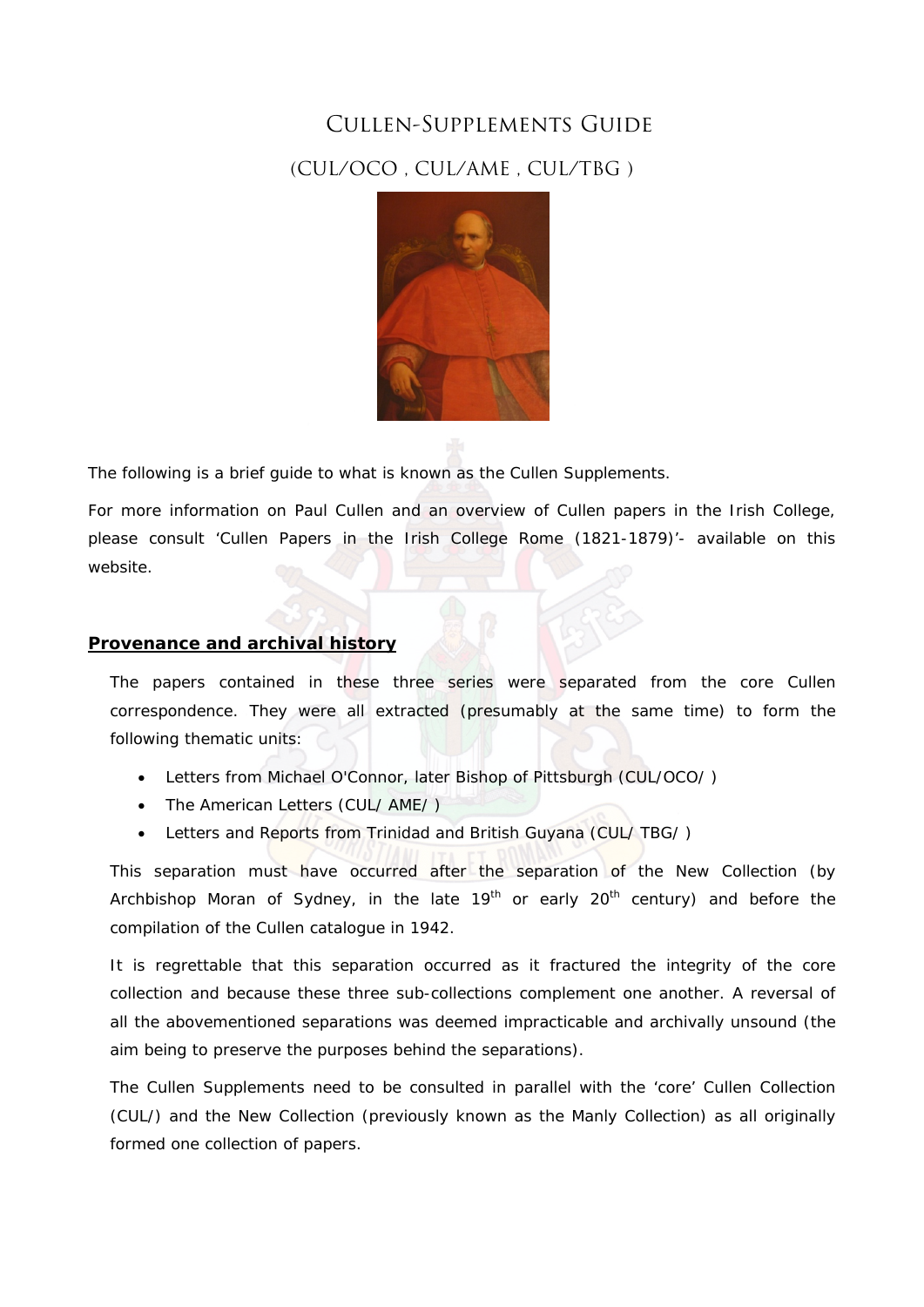The digitization project, however, simplifies this consultation. Researchers can perform a single keyword search across all the digitized material, thereby gathering together virtually, papers that have been physically separated.

## **CUL/OCO- Letters from the Michael O'Connor, later Bishop of Pittsburgh**

This series relates to Michael O'Connor, vice-rector at the Irish College and later Bishop of Pittsburgh – the papers span the period 1834-1847. This collection is very small, comprising merely 38 letters. They consist of the usual mixture of agency material -approaching the rector of the Irish College, Paul Cullen, with administrative, political and personal matters. Some insights can be gleaned as to the state of religion in Pittsburgh before and after the establishment of the diocese, and as to the particular, political and practical, problems O'Connor faced there.

As at least one letter from O'Connor was overlooked and remains in the core collection (CUL/ 1015 of 29 January 1845) researchers should also always consult the core collection (CUL/), the other supplements (CUL/OCO/ and CUL/TBG) and particularly the New Collection (CUL/NC).

Michael O'Connor was born near Cork on 27 September 1810. He studied in France for several years before being sent by the Bishop of Cloyne and Ross to Propaganda College, Rome, to complete his doctorate. In *Recollections of the Last Four Popes*, Cardinal Wiseman commended the ability of O'Connor.

On 1 June, 1833, he was ordained and was then appointed professor of Sacred Scripture at the Propaganda. He held the post of vice-rector of the Irish College and upon returning to Ireland in 1836 was stationed in the parish of Fermoy. In 1839 he was invited to come to the United States by Bishop Kenrick of Philadelphia. He secured a professorship in St. Charles Borromeo's Seminary, Philadelphia and later became president of the seminary. During his time there he attended the mission at Morristown, and built the church of St. Francis Xavier at Fairmount.

In June, 1841, he was appointed vicar-general of the western part of the State of Pennsylvania and succeeded Rev. John O'Reilly, as pastor of St. Paul's, Pittsburgh. He was consecrated bishop of the newly established diocese of Pittsburgh on 15 August, 1843 in Rome. On his return journey to America, he visited Ireland and made an appeal for religious volunteers for his new Diocese. He persuaded five students of Maynooth and a colony of seven Sisters of the recently-founded Order of Our Lady of Mercy to accompany him. These were the first Sisters of the Order of Mercy, founded by Mother Catherine McCauley, to establish a convent in the United States.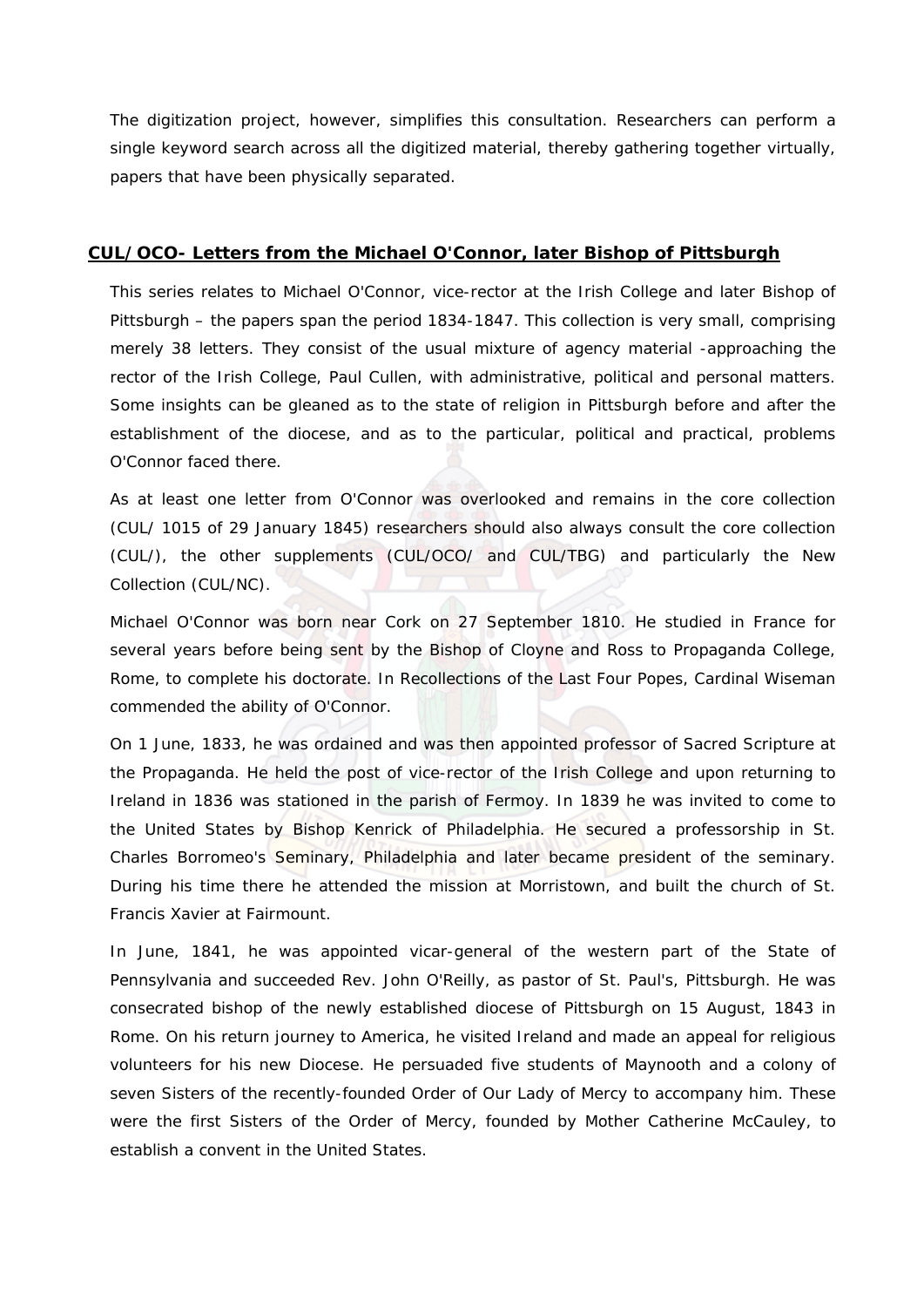In 1853 the bishop had in his vast diocese, 33 churches, 16 priests and a Catholic population of less than 25,000. By 1852 the diocese had increased to such an extent that the bishop began to consider the propriety of having it divided. Later developments in his diocese fall outside the scope of our letters at the Irish College. It could be added that on 23 May 1860, O'Connor resigned his see to carry out his purpose of entering the Society of Jesus. Having made his novitiate in Germany he returned to the United States, preaching and lecturing. He died on 18 October 1872.

#### **CUL/AME- The American Letters**

The American letters are comprised of 138 items which complement the O'Connor letters. These letters span a period from 1824 to 1849 which is more or less coextensive with Cullen's position in the Irish College but also include correspondence preceding his rectorship.

At a glance it seems that some items were overlooked and are still in the main collection (e.g. 1799, 1832 and 1834). Researchers should also always consult the core collection (CUL/), the other supplements (CUL/OCO/ and CUL/TBG) and particularly the New Collection (CUL/NC).

The writers of these letters address themselves to Rector Cullen or to Vice-Rector O'Connor. For the most part they are members of the hierarchy of the north and east of the United States: the most prominent being the bishops of Charleston, Philadelphia, New York but also Detroit, Cincinnati, Chicago and St. Louis. The subject matter is the usual mixture of agency matters with observations on the developing churches in North America. Cullen's hand in the 'hibernicisation' of the American church, as well as his similar interest in the antipodes and other parts of the Commonwealth, has been noted in studies by Colin Barr.

## **CUL/TBG- Letters and Reports from Trinidad and British Guyana**

The third group of documents consist of 57 letters and reports concerning British Guiana and Tobago. They span the period 1837 (when the diocese of Georgetown in the Archdiocese Port of Spain, British Guyana was established) until 1849 (when Cullen returned to Ireland).

The main correspondents with Cullen are R.P. Smith, Vicar Apostolic of Trinidad (in 1850 Archbishop of Port of Spain) and John T. Hynes, who was appointed to Georgetown on the resignation of Bishop Clancy. The problems concerning the latter and his (enforced) resignation stand out from the general discussion of a relatively new missionary field where financial assistance from Propaganda Fide is paramount for survival. We also gain some insights into Hynes's policy of encouraging immigration of clergy and religious from Ireland, in the middle of the famine.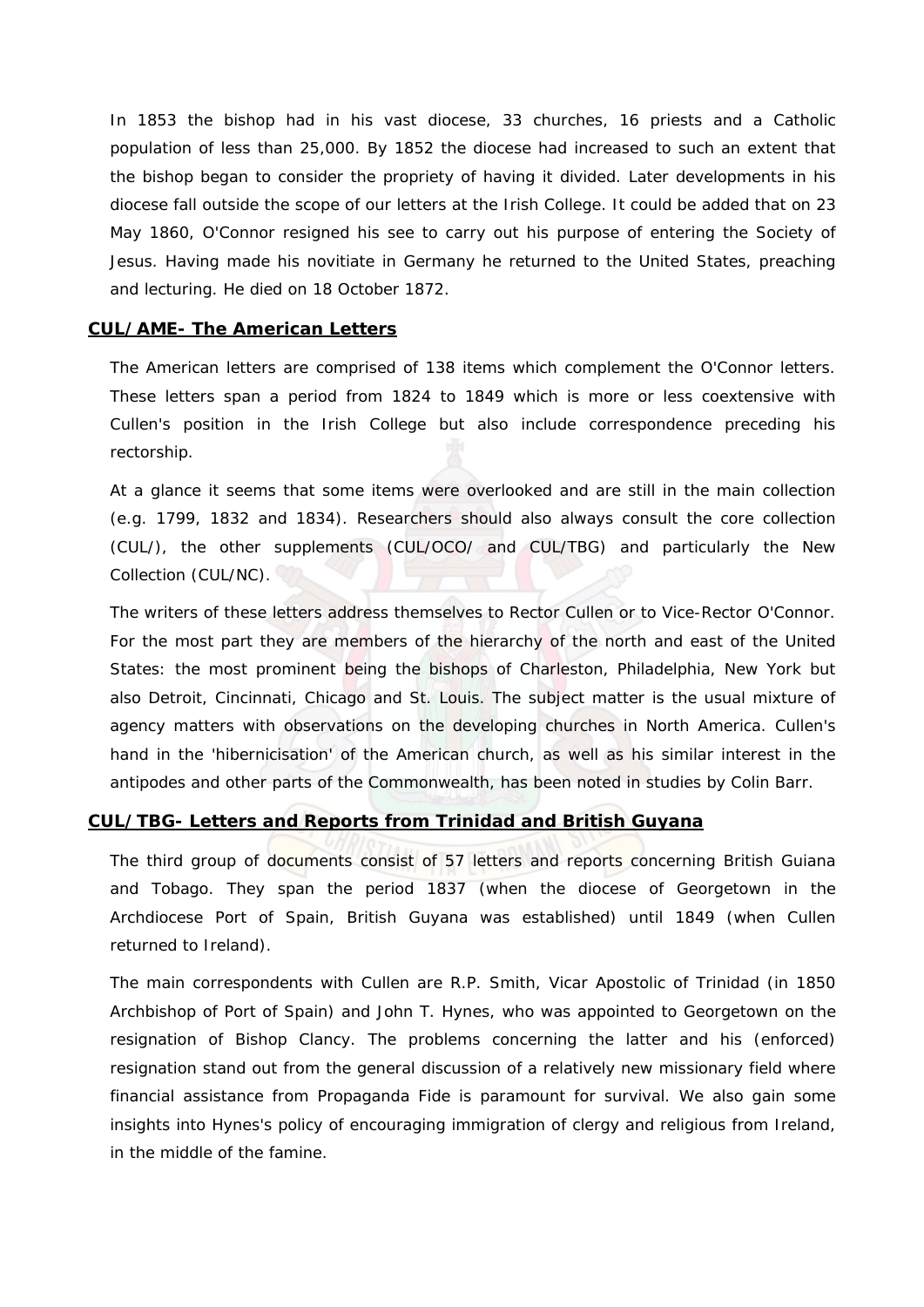As with the other supplements, researchers are advised to consult in parallel the core collection (CUL/), the other supplements (CUL/OCO/ and CUL/TBG) and particularly the New Collection (CUL/NC).